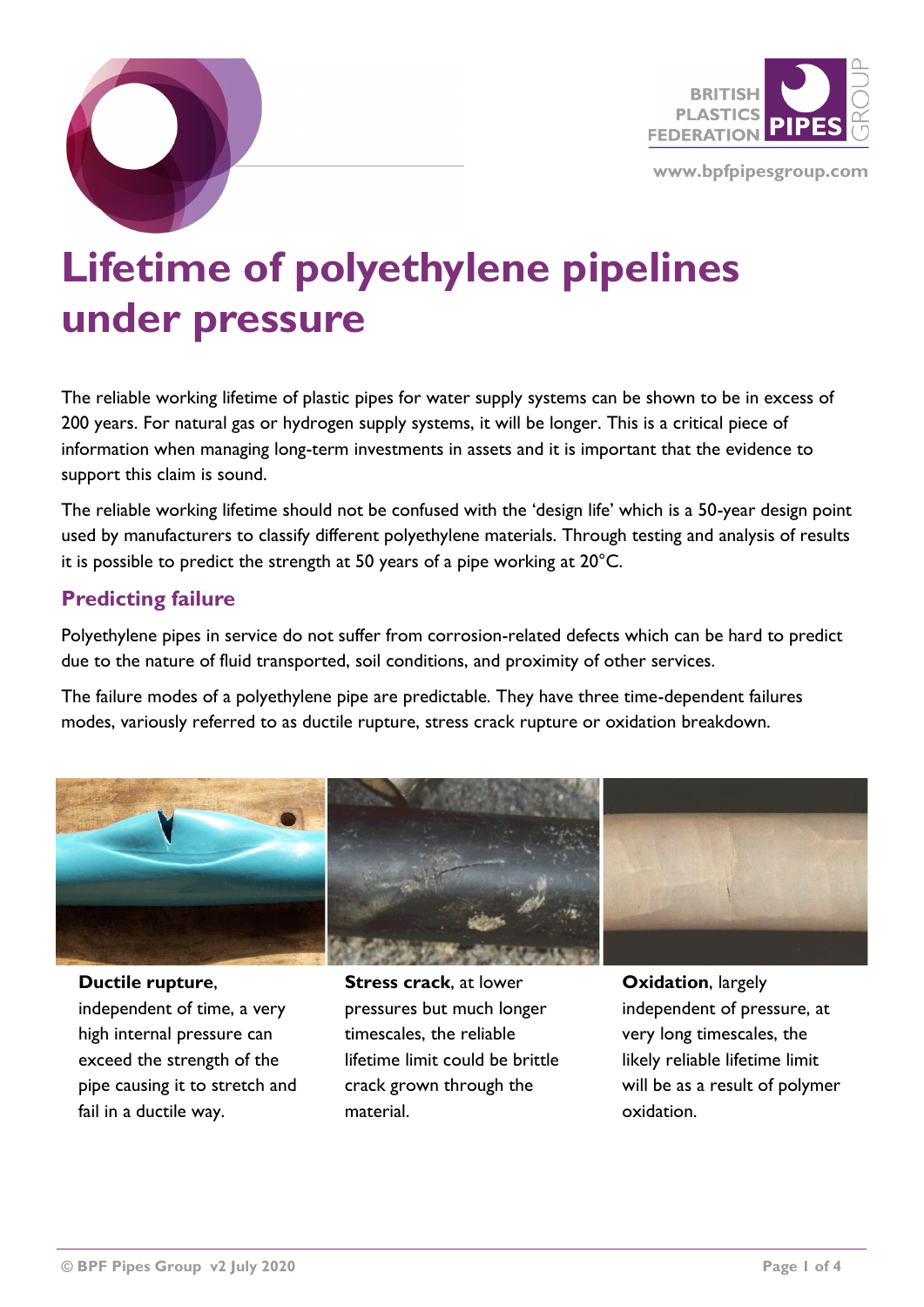

## **Predicting performance**

Each of these failure modes occurs at a point in time which can be predicted, is a function of the stress applied to the material by the internal pressure in the pipeline and the operating temperature.



**Exposure Time** 

An envelope of performance can be constructed, using Arrhenius<sup>1</sup> equations, describing when these failure modes can occur in time.

From the predictable failure modes, it is possible to see where the transition from the 'reliable working lifetime' moves into the 'wear out' mode. Pipelines continue to operate in the 'wear out' phase but a different operational management might be introduced.

This bathtub reliability engineering model is one way to show the lifetime of a polyethylene (or other plastic) piping system. Knowledge of the onset of stress crack and oxidation failure modes will inform pipeline owners of the time to the 'wear out' phase'.



UK experience shows that drinking water pipes will exhibit the late life failure modes sooner than gas pipes, as chlorine initiates an oxidation degradation mechanism. Research by water companies and manufacturers show that for the earlier generation materials transition to 'wear out' will likely start at around  $235$  years<sup>2</sup>.

**Exposure Time**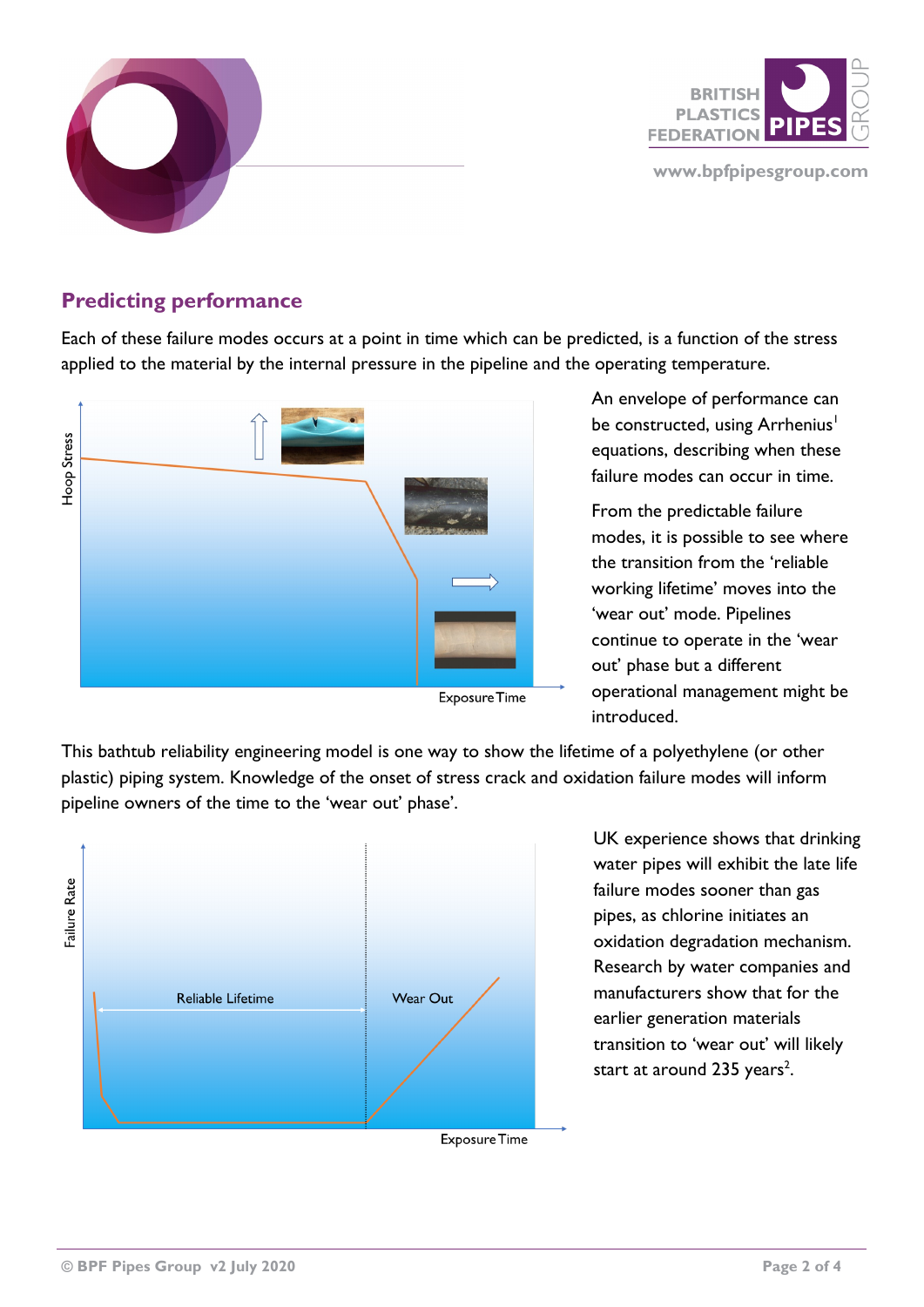



## **Designing a reliable product**

To ensure that every polyethylene pipe performs well, pipes are classified according to their predicted strength at a given time and operating conditions.

Design point (design life): In the UK, in common with much of the world, the given time (the design point) is 50 years. The strength is predicted from test data at an operating temperature of 20°C.

Factors of safety: The predicted strength is rounded down to one of the agreed classifications, so a value of 10.8 MPa is rounded to 10 MPa (PE100 pipe). An industry safety factor is applied, in the UK for gas this is a minimum of  $2.9$  and for water  $1.25$ .



Design Point, 50 years

**Exposure Time** 

So, the 50-year classification systems means the pipe is operating a long way from the predicted failure points.

Real lifetimes can be achieved that are measured in hundreds of years. As industry continues to invest in new materials, these will continue to extend as resistance to stress crack and oxidation effects improve.